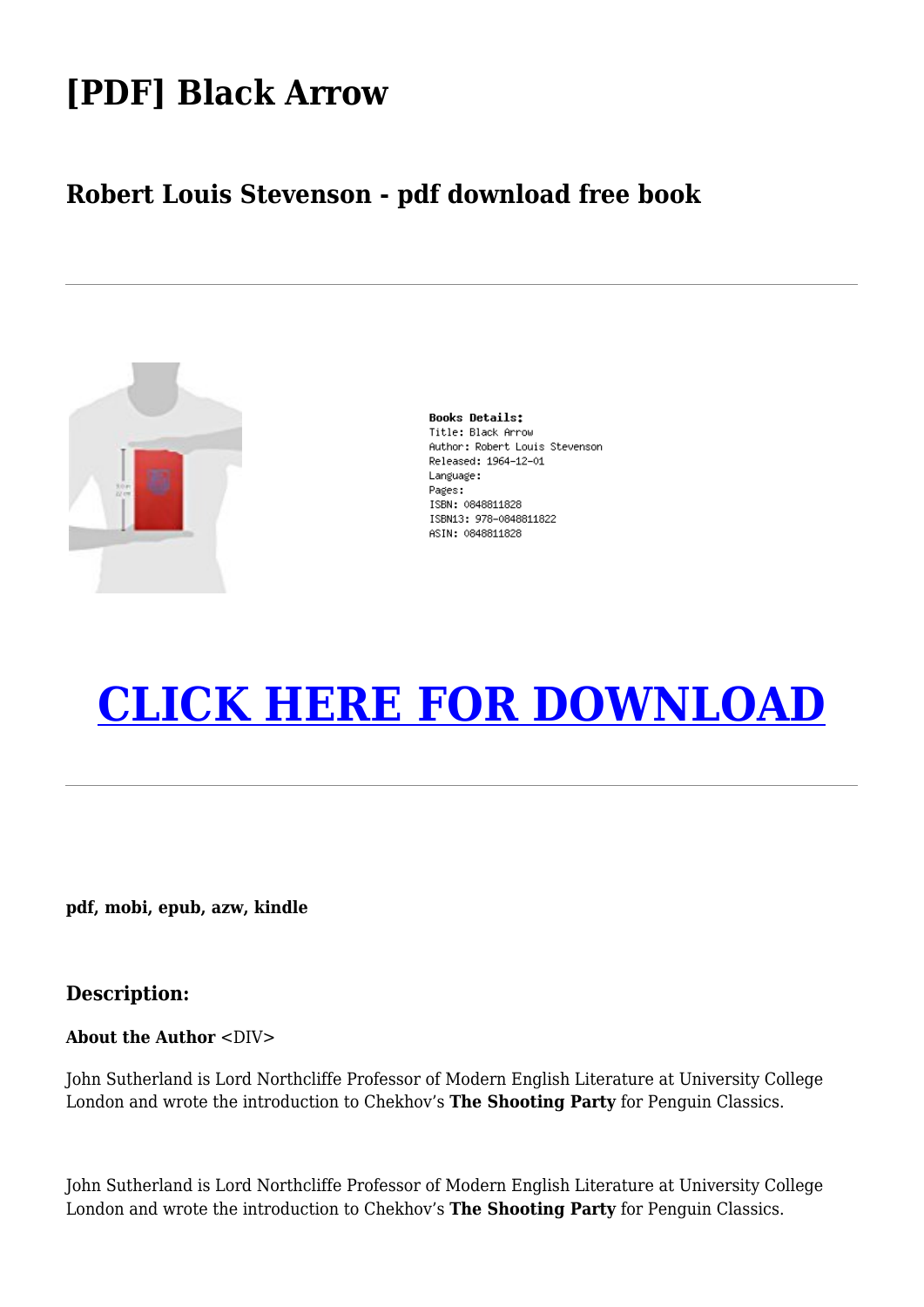</div> --This text refers to the edition.

#### **Excerpt. © Reprinted by permission. All rights reserved. The Black Arrow**

#### **BOOK ONE THE TWO LADS**

#### **CHAPTER I**

#### **AT THE SIGN OF THE SUN IN KETTLEY**

**S**IR DANIEL AND his men lay in and about Kettley that night, warmly quartered and well patrolled. But the Knight of Tunstall was one who never rested from money-getting; and even now, when he was on the brink of an adventure which should make or mar him, he was up an hour after midnight to squeeze poor neighbours. He was one who trafficked greatly in disputed inheritances; it was his way to buy out the most unlikely claimant, and then, by the favour he curried with great lords about the king, procure unjust decisions in his favour; or, if that was too roundabout, to seize the disputed manor by force of arms, and rely on his influence and Sir Oliver's cunning in the law to hold what he had snatched. Kettley was one such place; it had come very lately into his clutches; he still met with opposition from the tenants; and it was to overawe discontent that he had led his troops that way. By two in the morning, Sir Daniel sat in the inn room,close by the fire-side, for it was cold at that hour among the fens of Kettley. By his elbow stood a pottle of spiced ale. He had taken off his visored headpiece, and sat with his bald head and thin, dark visage resting on one hand, wrapped warmly in a sanguine-coloured cloak. At the lower end of the room about a dozen of his men stood sentry over the door or lay asleep on benches; and, somewhat nearer hand, a young lad, apparently of twelve or thirteen, was stretched in a mantle on the floor. The host of the Sun stood before the great man.

"Now, mark me, mine host," Sir Daniel said, "follow but mine orders, and I shall be your good lord ever. I must have good men for head boroughs, and I will have Adama-More high constable; see to it narrowly. If other men be chosen, it shall avail you nothing; rather it shall be found to your sore cost. For those that have paid rent to Walsingham I shall take good measure--you among the rest, mine host."

"Good knight," said the host, "I will swear upon the cross of Holywood I did but pay to Walsingham under compulsion. Nay, bully knight, I love not the rogue Walsinghams; they were as poor as thieves, bully knight. Give me a great lord like you. Nay; ask me among the neighbours, I am stout for Brackley."

"It may be," said Sir Daniel, drily. "Ye shall then pay twice."

The innkeeper made a horrid grimace; but this was a piece of bad luck that might readily befall a tenant in these unruly times, and he was perhaps glad to make his peace so easily.

"Bring up yon fellow, Selden!" cried the knight. And one of his retainers led up a poor, cringing old man, as pale as a candle, and all shaking with the fen fever. "Sirrah," said Sir Daniel, "your name?" "An't please your worship," replied the man, "my nameis Condall--Condall of Shoreby, at your good worship's pleasure."

"I have heard you ill reported on," returned the knight. "Ye deal in treason, rogue; ye trudge the country leasing; ye are heavily suspicioned of the death of severals. How, fellow, are ye so bold? But I will bring you down."

"Right honourable and my reverend lord," the man cried, "here is some hodge-podge, saving your good presence. I am but a poor private man, and have hurt none."

"The under-sheriff did report of you most vilely," said the knight. "'Seize me,' saith he, 'that Tyndal of Shoreby.'"

"Condall, my good lord; Condall is my poor name," said the unfortunate.

"Condall or Tyndal, it is all one," replied Sir Daniel, coolly. "For, by my sooth, y' are here, and I do mightily suspect your honesty. If you would save your neck, write me swiftly an obligation for twenty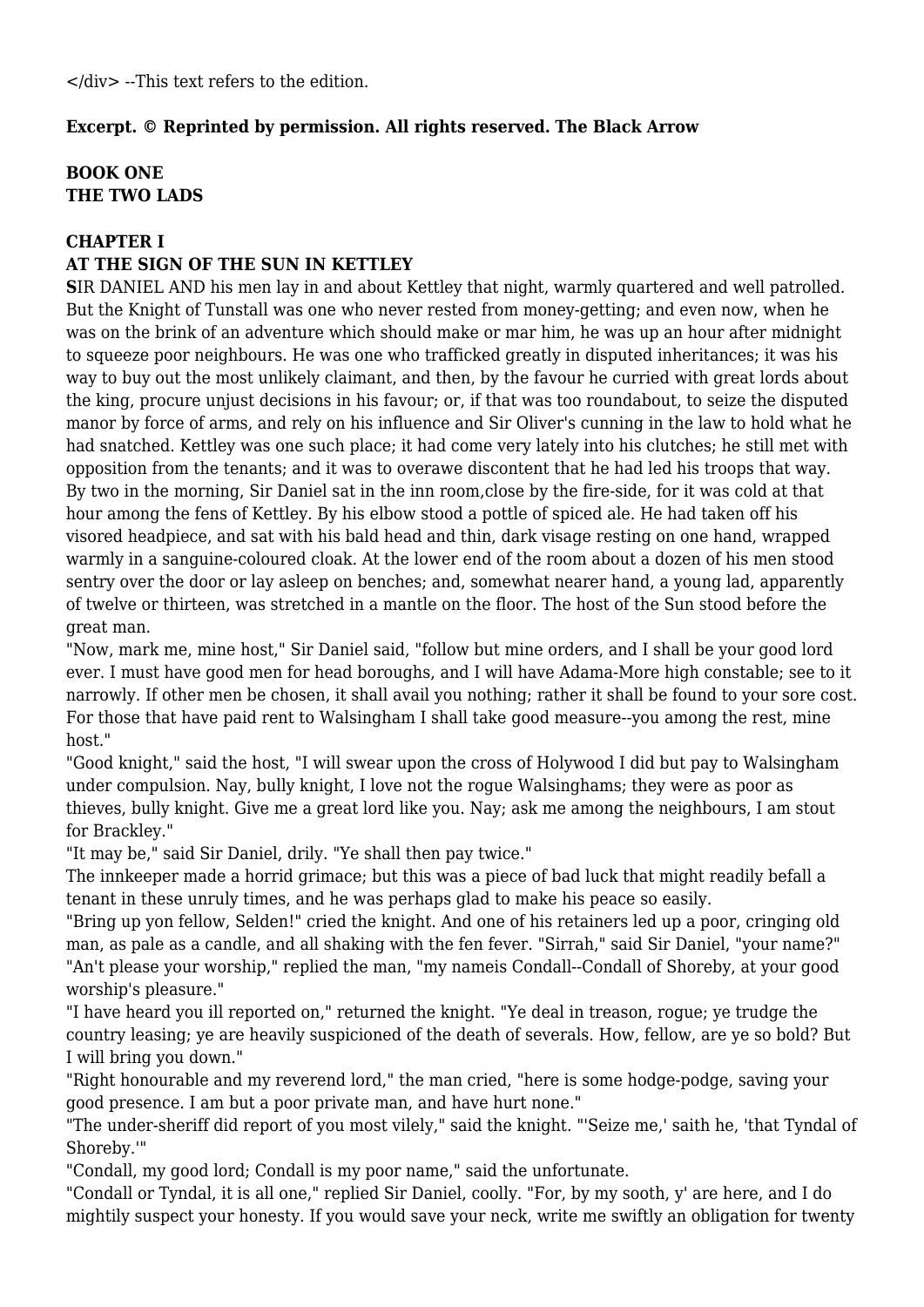pound."

"For twenty pound, my good lord!" cried Condall. "Here is midsummer madness! My whole estate amounteth not to seventy shillings."

"Condall or Tyndal," returned Sir Daniel, grinning, "I will run my peril of that loss. Write me down twenty, and when I have recovered all I may, I will be good lord to you, and pardon you the rest." "Alas! my good lord, it may not be; I have no skill to write," said Condall.

"Well-a-day!" returned the knight. "Here, then, is no remedy. Yet I would fain have spared you, Tyndal, had my conscience suffered. Selden, take me this old shrew softly to the nearest elm, and hang me him tenderly by the neck, where I may see him at my riding. Fare ye well, good Master Condall, dear Master Tyndal; y' are post-haste for Paradise; fare ye then well!"

"Nay, my right pleasant lord," replied Condall, forcing an obsequious smile, "an ye be so masterful, as doth rightwell become you, I will even, with all my poor skill, do your bidding."

"Friend," quoth Sir Daniel, "ye will now write two score. Go to! y' are too cunning for a livelihood of seventy shillings. Selden, see him write me this in good form, and have it duly witnessed." And Sir Daniel, who was a very merry knight, none merrier in England, took a drink of his mulled ale, and lay back smiling.

Meanwhile, the boy upon the floor began to stir, and presently sat up and looked about him with a scare.

"Hither," said Sir Daniel; and as the other rose at his command and came slowly towards him, he leaned back and laughed outright. "By the rood!" he cried, "a sturdy boy!"

The lad flushed crimson with anger, and darted a look of hate out of his dark eyes. Now that he was on his legs, it was more difficult to make certain of his age. His face looked somewhat older in expression, but it was as smooth as a young child's; and in bone and body he was unusually slender, and somewhat awkward of gait.

"Ye have called me, Sir Daniel," he said. "Was it to laugh at my poor plight?"

"Nay, now, let laugh," said the knight. "Good shrew, let laugh, I pray you. An ye could see yourself, I warrant ye would laugh the first."

"Well," cried the lad, flushing, "ye shall answer this when ye answer for the other. Laugh while yet ye may!"

"Nay, now good cousin," replied Sir Daniel, with some earnestness, "think not that I mock at you, except in mirth, as between kinsfolk and singular friends. I will make you a marriage of a thousand pounds, go to! and cherish you exceedingly. I took you, indeed, roughly, as the time demanded; but from henceforth I shall ungrudgingly maintain and cheerfully serve you. Ye shall be Mrs. Shelton-- Lady Shelton, by my troth! for the lad promisethbravely. Tut! ye will not shy for honest laughter; it purgeth melancholy. They are no rogues who laugh, good cousin. Good mine host, lay me a meal now for my cousin, Master John. Sit ye down, sweetheart, and eat."

"Nay," said Master John, "I will break no bread. Since ye force me to this sin, I will fast for my soul's interest. But, good mine host, I pray you of courtesy give me a cup of fair water; I shall be much beholden to your courtesy indeed."

"Ye shall have a dispensation, go to!" cried the knight. "Shalt be well shriven, by my faith? Content you, then, and eat."

But the lad was obstinate, drank a cup of water, and, once more wrapping himself closely in his mantle, sat in a far corner, brooding.

In an hour or two there rose a stir in the village of sentries challenging and the clatter of arms and horses; and then a troop drew up by the inn door, and Richard Shelton, splashed with mud, presented himself upon the threshold.

"Save you, Sir Daniel," he said.

"How! Dickie Shelton!" cried the knight; and at the mention of Dick's name the other lad looked curiously across. "What maketh Bennet Hatch?"

"Please you, sir knight, to take cognisance of this packet from Sir Oliver, wherein are all things fully stated," answered Richard, presenting the priest's letter. "And please you farther, ye were best make